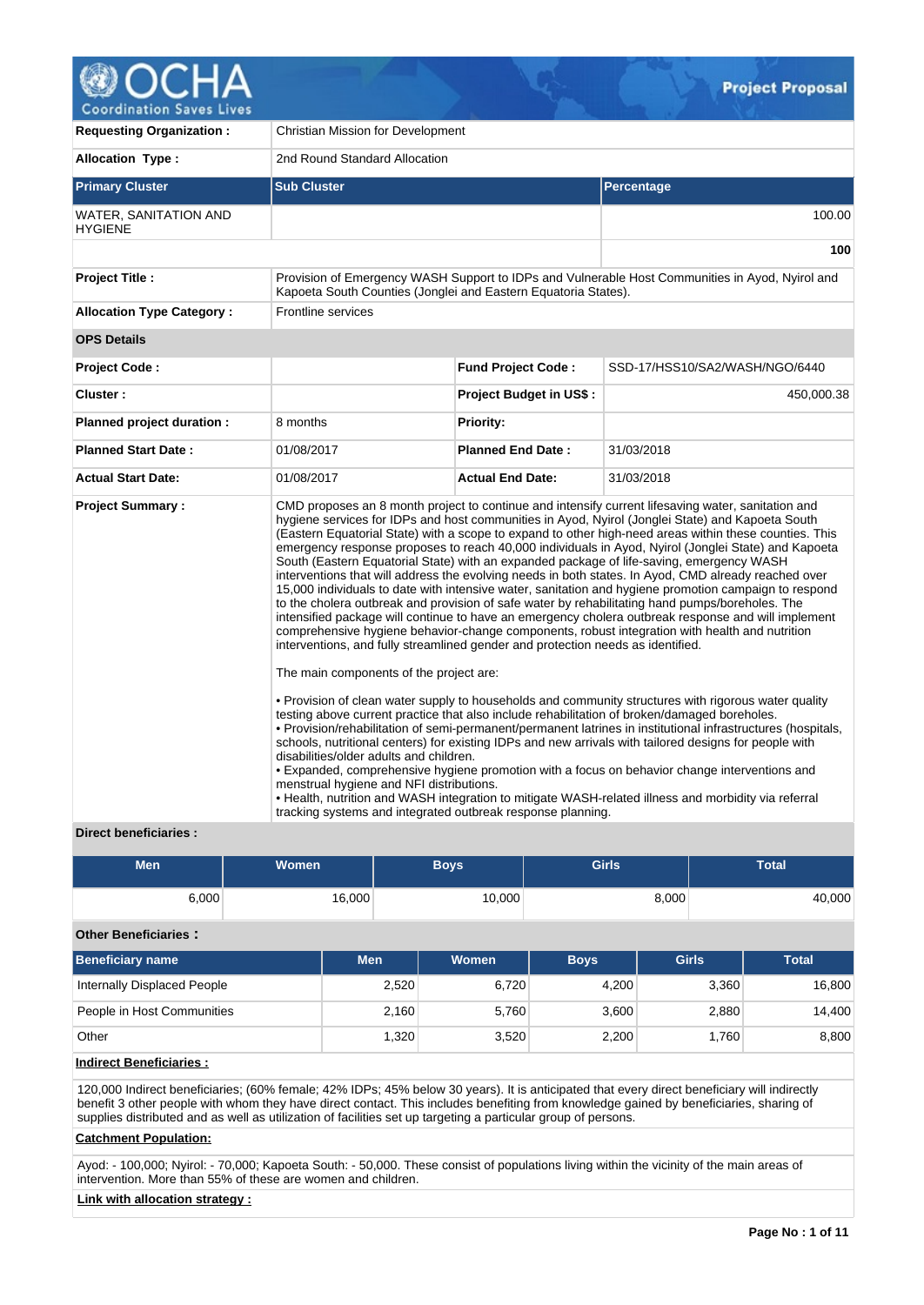In line with the allocation strategy. the project seeks to implement WASH interventions to address cholera outbreaks in cholera risk areas of Ayod, Nyirol and Kapoeta South. The Greater Kapoeta has some of the highest cholera infection rates at present, due to lack of adequate WASH partners. The allocation emphasizes the need for increased WASH interventions in areas with severe food insecurity and malnutrition.

In the recent Integrated Phase Classification (IPC) reported Ayod at elevated levels (IPC Level, 4 and 5). CMD plans an integrated response in Ayod, Nyriol and Kapoeta South which will include WASH support to planned nutrition and health interventions aimed at reducing morbidity and mortality through provision of clean, safe and adequate water, dignified sanitation services as well as hygiene promotion messaging. The need to maintain adequate WASH service delivery in areas of high and prolonged displacement is also planned in this project. Ayod and Nyirol County are the most critical areas with a high number of IDPs that are mainly coming from parts of Jonglei, Upper Nile and Unity. The intervention will prioritize new displaced people providing NFIs and supporting the payams with the highest % of IDPs.

# **Sub-Grants to Implementing Partners :**

| <b>Partner Name</b>                                   | <b>Budget in US\$</b><br><b>Partner Type</b> |                             |           |  |
|-------------------------------------------------------|----------------------------------------------|-----------------------------|-----------|--|
|                                                       |                                              |                             |           |  |
| Other funding secured for the same project (to date): |                                              |                             |           |  |
| <b>Other Funding Source</b>                           |                                              | <b>Other Funding Amount</b> |           |  |
| In kind contributions from affiliate churches         |                                              |                             | 15,000.00 |  |

**<sup>15,000.00</sup>**

### **Organization focal point :**

| <b>Name</b>              | <b>Title</b>              | Email                      | Phone            |
|--------------------------|---------------------------|----------------------------|------------------|
| Rt. Rev. Thomas Tut Gany | <b>Executive Director</b> | ed@cmdsouthsudan.org       | +211 950 888 555 |
| Daniel Kusemererwa       | Programs Coordinator      | programs@cmdsouthsudan.org | +211 927 190 134 |
| Leonard Ogoola           | WASH Manager              | cmdwash@gmail.com          | +211 922 211 444 |

# **BACKGROUND**

### **1. Humanitarian context analysis**

The protracted conflict in South Sudan has resulted in multiple displacements across the country compounding the WASH needs of an already vulnerable population. The remaining coping abilities have been further eroded by prolonged food insecurity, economic collapse and disease outbreaks. The widespread lack of safe drinking water, improved sanitation facilities and poor hygiene practices has left a large proportion of the population at risk of preventable WASH related diseases. IDPs remain among the most vulnerable groups in South Sudan, with the most acute and vulnerable populations found in Unity, Upper Nile and Equatorias.

Many IDP populations remain in remote rural locations, which had limited to no basic WASH services before the crisis began. Existing WASH infrastructure in these locations is unable to provide adequate WASH services due to the population increase.

With the humanitarian crisis in South Sudan deepening and spreading, the 2017 Humanitarian Needs Overview (HNO) estimates that some 7.5 million people, over 60% of the population, are in need of humanitarian assistance. More than 3.4 million people have been displaced – 1.9 million internally displaced persons (IDPs) and 1.5 million refugees who have fled to neighbouring countries. Health conditions have deteriorated, and food insecurity and malnutrition have skyrocketed.

The May 2017 IPC release puts an estimated 5.5 Million people in need of humanitarian assistance. The highest proportions of populations in Crisis, Emergency and Catastrophe are observed in Greater Jonglei State (63%) and Unity State (61%).

WASH needs are also closely linked to food security and nutrition. The overall WASH situation is magnified by the endemic nature of cholera and other water borne epidemics in South Sudan, which disproportionately affects children under 5. High malnutrition rates are strongly linked to poor WASH conditions exemplified in the diarrhea-malnutrition cycle which is prevalent in vulnerable populations. Displaced women and girls continue to be disproportionality affected by protection related WASH issues, with gender based violence occurring due to insufficient and unsafe access to water and sanitation facilities.

### **2. Needs assessment**

Displacement tracking matrices indicate Ayod and Nyirol as reportedly hosting some of the largest IDP populations in Jonglei; an estimation of 221,399 individuals as of July 2017 . Many of these IDPs are residing in the payams of Wau, Mogok, Pagil and Pajiek in Ayod; and Thol, Nyambor, Pultruk and Chuil in Nyirol. A CMD multi - sectoral assessment in locations of Jiech, Gorwai and Pagil had vulnerable caseloads of close to 148,000 persons; majority boys and girls. Kapoeta South county is currently experiencing high infection rates of cholera; with CFRs averaging 2%. (SS Health Cluster, 2017). An approximated 50,000 persons are at risk of cholera in Kapoeta South alone according to preliminary reports from IOM mobile teams. Without any infrastructure, Ayod and Nyirol can only be accessed by air and movements inside the county are mainly done by foot. CMD began WASH interventions in Ayod in 2012 running the programs from the sub offices of Jiech, Gorwai and Pagil; while in Nyirol CMD has worked with OXFAM mainly in Lankein, Pultruk, Thol and Nyambor. Access to safe water and sanitation facilities has been identified as the major cause of WASH related illnesses including cholera; coupled by poor WASH behavioral tendencies amongst the populations. Boreholes are the main and only source of safe water in most parts of the county Due to long queuing times, communities sometimes prefer to collect water from unsafe sources like swamps and open well. Boreholes usually break more frequently due to their over-used.

Since April 2017, cholera cases have been confirmed in Ayod and Kapoeta South. An alert was triggered from Nyirol County too. Among the first cases, most of them were IDPs who moved to cattle camps in Jonglei and communities involved in mining in Kapoeta. Poor hygiene practices, chronic open defecation and unavailability of adequate safe water source worsen the epidemic. CMD took the lead of the WASH response in Ayod with support from other WASH and Health Partners (PAH, IOM, IMC, RMF, CRS) in controlling the outbreak of cholera. In July 2017, the number of new case seems to be reducing which clearly shows the outcome of joint effort among WASH and Health partners. In June 2017, Ayod and Nyirol County was classified at elevated levels of food insecurity. There's a narrow window of opportunity to provide WASH life-saving interventions to prevent further deterioration.

There's need for an established national partner in the cholera response in the Greater Kapoeta, with most of the WASH partners currently responding on a short-term mission. CMD envisages the opportunity to have a fully-fledged WASH response in Kapoeta South working closely with IRW, IOM and UNICEF.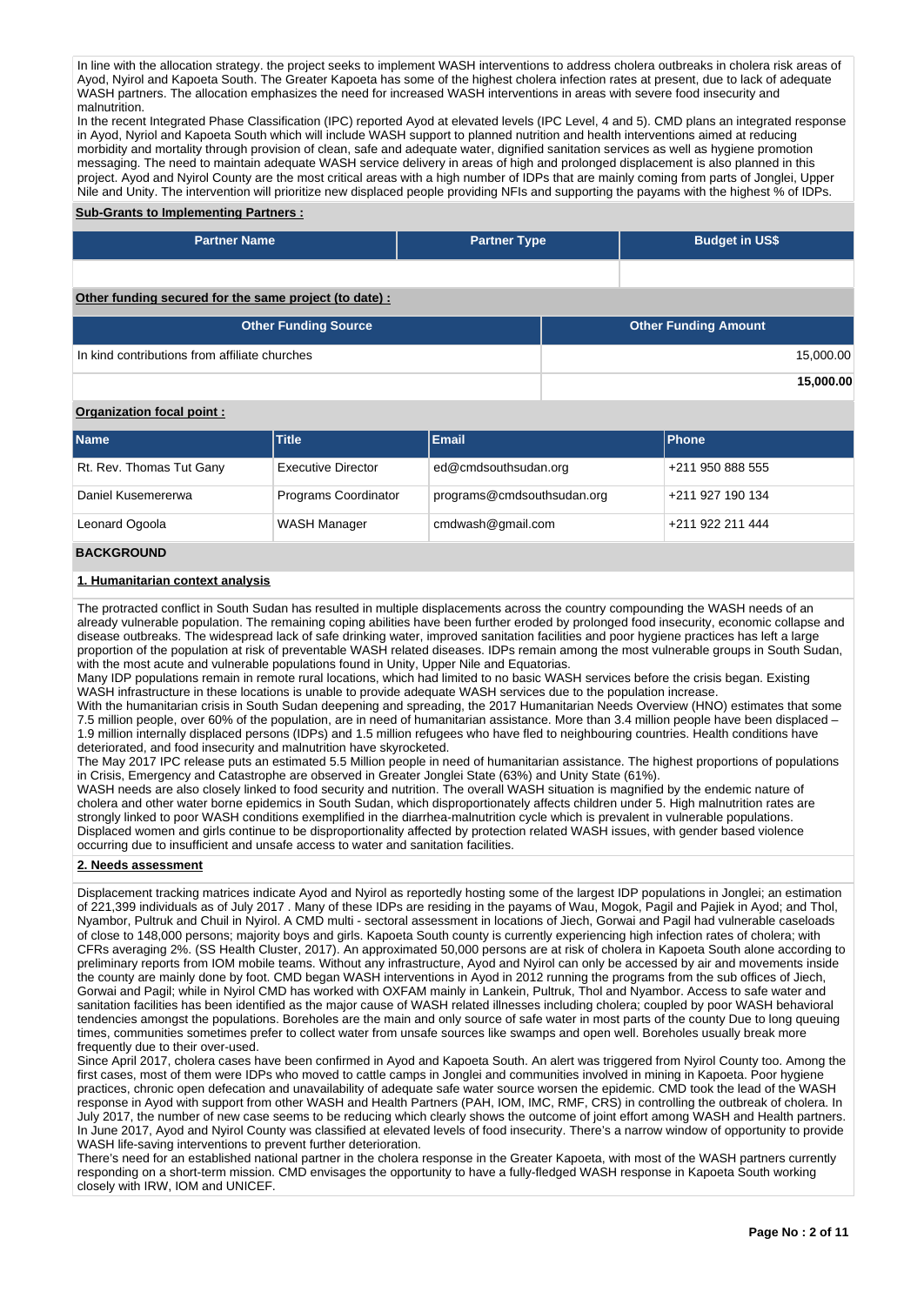### **3. Description Of Beneficiaries**

CMD targets 40,000 people under this project, 40% of these female by providing lifesaving WASH services to affected populations in high priority counties of Ayod and Nyirol (Jonglei) and Kapoeta South. (Eastern Equatoria) 42% of the people targeted are IDPs, 36% host communities under stress. Other groups include returnees and people with special needs. Majority of the IDPs populations targeted are multiply displaced. Water supply will mainly focus on meeting hygienic and personal needs, however reservoirs can be established at water end points to trap spillages for livestock consumption. Hygiene promotion will target mostly females; mainly to be done in an out of camp setting.

Beneficiary selections have been done with participation of the local communities; data is mainly from assessments both inter-agency and in house. IPC Data, IRNAs, IOM DTM Data, RRT/RRM reports, Sit. Reps, WFP Village Assessments have all played a contributory role in identifying the most vulnerable populations. The project will seek to establish resilient solutions that are community driven and invented.

### **4. Grant Request Justification**

The areas targeted have been flagged by the Inter Cluster Working Group due to severity of needs as a result of food insecurity, displacement, disease and intermittent funding over a protracted period. A cholera outbreak in Ayod and Kapoeta South necessitates a fully fledged WASH response in these locations. Data from the main PHCC in Lankein and Pultruk indicates high numbers of AWDs too. The project aims at dealing with the root causes of active transmission of WASH related diseases by ensuring adequate supply of clean and safe water through borehole rehabilitations and disinfections, provision of water treatment solutions, provision of WASH NFIs to ensure safe handling of water. Sanitation facilities including latrines will be setup - to improve feacal disposal in these areas and to minimize incidences of open defecation. The 8 month period will aim at fostering behavioral change in time for the rainy season through rigorous hygiene promotion and refresher trainings of management committees.

Malnutrition and food insecurity have both been linked to poor WASH standards; hence justification for a WASH response in these locations. Multi -sectoral modalities of intervention have been planned, working with the humanitarian coordination units at state and country level these will guide in targeting of communities exposed to other thematic area needs such as malnutrition, disease, protection issues amongst others. CMD will collaborate directly with lead agencies such as UNICEF, WFP, IOM and FAO during the project duration.

### **5. Complementarity**

A 3 months Rapid Response Fund (RRF) WASH and Health grant closing in July to CMD has enabled a reduction of active transmission of cholera to 0 cases by Week 27 in Ayod County. SSHF funding will enable the continuation of a sustained response especially as the rains beginning these areas. A Health, WASH, FSL and Education intervention is planned in the locations of Ayod and Nyirol; offering better value for money and as well a full humanitarian package to vulnerable communities. CMD will take over the WASH implementation in Kapoeta South from IOM RRTs; addressing the WASH component of the cholera outbreak in the county and as well taking lead for the local coordination in the area. Schools targeted for education will be used as platforms for nutrition screening and referrals and cross cutting messaging in collaboration with other partners on ground.

### **LOGICAL FRAMEWORK**

#### **Overall project objective**

The main objective of the 9 month project is to reduce occurrence of disease and death amongst food insecure, highly malnourished vulnerable populations due to WASH related diseases by;

• providing timely access to safe and sufficient quantities of water for drinking, domestic use and hygiene purposes meeting SPHERE standards.

• providing access to appropriate and inclusive sanitation and hygiene facilities and services to vulnerable populations in Jonglei and Eastern Equatorial State.

• Fostering behavioral change amongst vulnerable populations to mitigate WASH related disease and practice good hygiene.

#### **WATER, SANITATION AND HYGIENE**

| <b>Cluster objectives</b>                                                                                                                                                                             | Strategic Response Plan (SRP) objectives                                                             | <b>Percentage of activities</b> |
|-------------------------------------------------------------------------------------------------------------------------------------------------------------------------------------------------------|------------------------------------------------------------------------------------------------------|---------------------------------|
| Sustain access to water, sanitation and<br>hygiene promotion services for vulnerable<br>population affected by conflict, disease<br>outbreaks, acute malnutrition and floods.                         | SO1: Save lives and alleviate the suffering of<br>those most in need of assistance and<br>protection | 40                              |
| Re-establish and improve access to water.<br>sanitation and hygiene promotion services for<br>the vulnerable population affected by conflict,<br>disease outbreaks, acute malnutrition and<br>floods. | SO2: Protect the rights and uphold the dignity<br>of the most vulnerable                             | 40                              |
| Enhance emergency WASH capacities of<br>local communities, authorities and partners.                                                                                                                  | SO3: Support at-risk communities to sustain<br>their capacity to cope with significant threats       | 20                              |

**Contribution to Cluster/Sector Objectives :** In line with the cluster strategy, the project seeks to address areas with high numbers of IDPs, cholera affected and highly food insecure and malnourished communities. (High GAM rates and IPC 4 classification). An integrated approach has been adopted in the project; since cholera has been linked to high GAM and food insecurity. Adequate clean and safe water, access to appropriate sanitation facilities and fostering behavioral change through hygiene promotion will be the core of the project. CMD will wok with health and nutrition partners to strengthen referral pathways.

### **Outcome 1**

IDPS, vulnerable host communities and returnees have safe, easily accessible quantities of water for drinking, cooking, personal and domestic use

#### **Output 1.1**

### **Description**

Water points established/upgraded/repaired/rehabilitated to provide clean, safe, adequate and sustainable water access and increase accessibility based on people per water point.

# **Assumptions & Risks**

Accessibility of targeted locations, timely disbursement of project funds to facilitate the quick-start of the project activities, County Government providing adequate security in areas prone. The overall security status in country remains calm. Effectiveness of logistics between Juba and locations targeted by intervention. Airstrips always remains land-able to UNHAS flights to enable staff pay weekly/monthly visits to the project sites.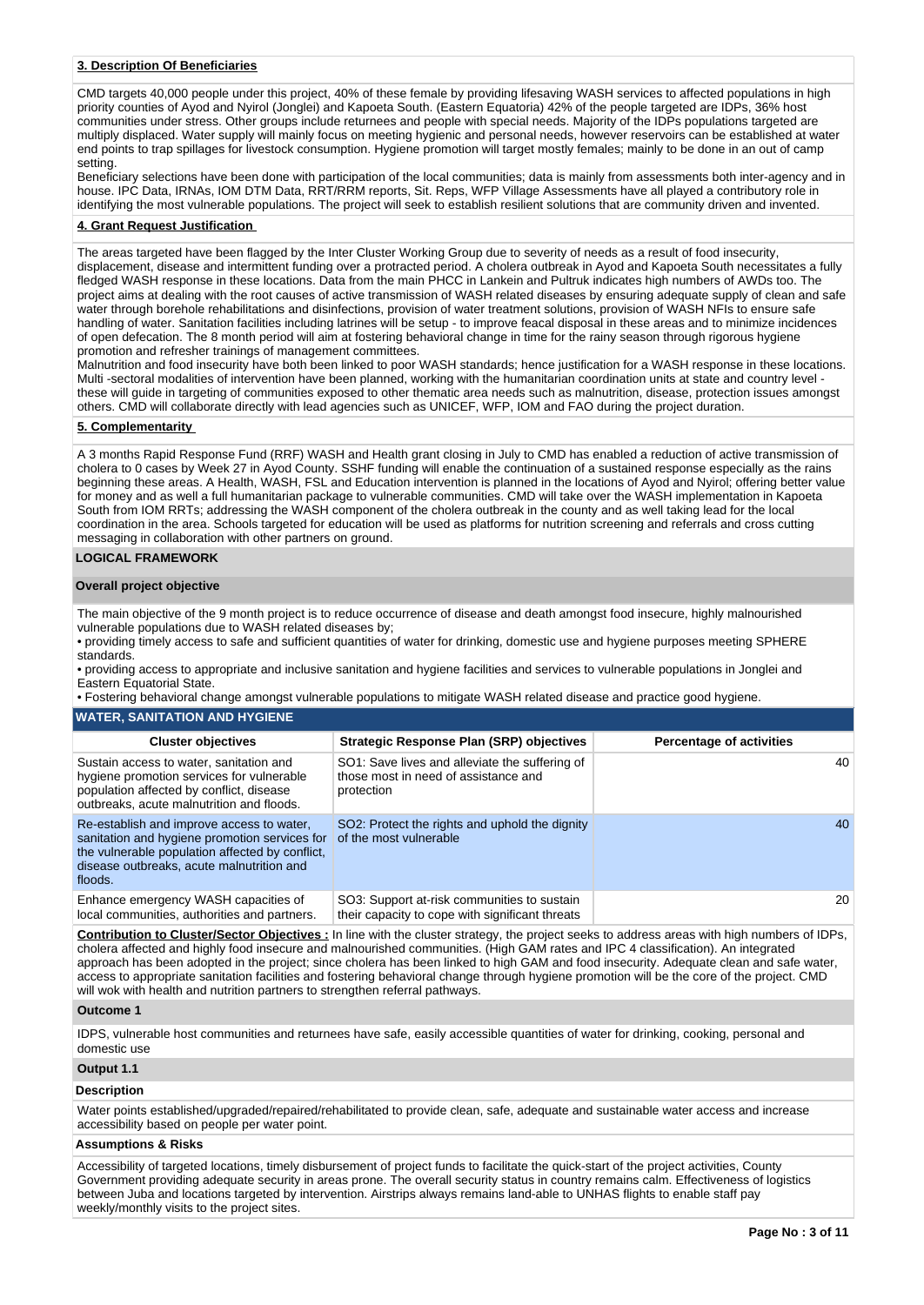# **Indicators**

|                                                                                        |                                                                                                       |                                                                                          | End cycle beneficiaries |              |  |                   | <b>End</b><br>cycle |
|----------------------------------------------------------------------------------------|-------------------------------------------------------------------------------------------------------|------------------------------------------------------------------------------------------|-------------------------|--------------|--|-------------------|---------------------|
| Code                                                                                   | <b>Cluster</b>                                                                                        | Indicator                                                                                | <b>Men</b>              | <b>Women</b> |  | <b>Boys</b> Girls | <b>Target</b>       |
| Indicator 1.1.1                                                                        | WATER, SANITATION<br>AND HYGIENE                                                                      | [Frontline] Number of water points/boreholes<br>rehabilitated                            |                         |              |  |                   | 65                  |
| Household utilization forms.<br>Water quality testing reports<br>Photographic evidence | <b>Means of Verification:</b> Water point rehablog sheets.<br>End of project survey of 100 households | Progressive and activity reports by CMD and other WASH partners operating in the county. |                         |              |  |                   |                     |

# **Activities**

# **Activity 1.1.1**

Non functional water points rehabilitated

# **Output 1.2**

# **Description**

Households supplied with WASH NFIs including PuR Tablets, Aqua Tabs, filter cloths

### **Assumptions & Risks**

Accessibility of targeted locations, timely disbursement of project funds to facilitate the quick-start of the project activities, County Government providing adequate security in areas prone. The overall security status in country remains calm. Effectiveness of logistics between Juba and locations targeted by intervention. Airstrips always remains land-able to UNHAS flights to enable staff pay weekly/monthly visits to the project sites

### **Indicators**

|                         |                                                                                     |                                                                    | End cycle beneficiaries |              |                   |     | End<br>cycle  |  |  |
|-------------------------|-------------------------------------------------------------------------------------|--------------------------------------------------------------------|-------------------------|--------------|-------------------|-----|---------------|--|--|
| Code                    | <b>Cluster</b>                                                                      | <b>Indicator</b>                                                   | <b>Men</b>              | <b>Women</b> | <b>Boys</b> Girls |     | <b>Target</b> |  |  |
| Indicator 1.2.1         | WATER, SANITATION<br>AND HYGIENE                                                    | [Frontline] Number of people reached with WASH<br>NFI distribution | 375                     | 800          | 425               | 400 | 2,000         |  |  |
| Waybills<br>PDM reports | <b>Means of Verification: Distribution Reports</b><br>Household utilization reports |                                                                    |                         |              |                   |     |               |  |  |
| <b>Activities</b>       |                                                                                     |                                                                    |                         |              |                   |     |               |  |  |
| Activity 1.2.1          |                                                                                     |                                                                    |                         |              |                   |     |               |  |  |

WASH NFIs including PuR/Aquatabs, filter cloths provided to vulnerable HHs

# **Outcome 2**

IDPs, returnees and vulnerable host communities provided with improved access to safe, sanitary, and hygienic living environment through delivery of sanitation services that are secure, sanitary, user-friendly and gender-appropriate.

### **Output 2.1**

# **Description**

Emergency safe, gender appropriate latrines and hand washing facilities set up/rehabilitated

### **Assumptions & Risks**

Accessibility of targeted locations, timely disbursement of project funds to facilitate the quick-start of the project activities, County Government providing adequate security in areas prone. The overall security status in country remains calm. Effectiveness of logistics between Juba and locations targeted by intervention. Airstrips always remains land-able to UNHAS flights to enable staff pay weekly/monthly visits to the project sites

### **Indicators**

|                                                                          |                                                  |                                                                               |            | <b>End cycle beneficiaries</b> |                   |           | End<br>cycle  |
|--------------------------------------------------------------------------|--------------------------------------------------|-------------------------------------------------------------------------------|------------|--------------------------------|-------------------|-----------|---------------|
| Code                                                                     | <b>Cluster</b>                                   | <b>Indicator</b>                                                              | <b>Men</b> | <b>Women</b>                   | <b>Boys</b> Girls |           | <b>Target</b> |
| Indicator 2.1.1                                                          | <b>WATER, SANITATION</b><br>AND HYGIENE          | [Frontline] Number of people with access to<br>improved sanitation facilities | 3,000      | 8.000                          | 5.00              | 4.00<br>0 | 20,000        |
| Photographic evidence<br>HH utilisation reports<br><b>Morbidity Data</b> | <b>Means of Verification: Completion Reports</b> |                                                                               |            |                                |                   |           |               |
| Indicator 2.1.2                                                          | <b>WATER, SANITATION</b><br>AND HYGIENE          | [Frontline] Number of new latrines<br>constructed/rehabilitated               |            |                                |                   |           | 100           |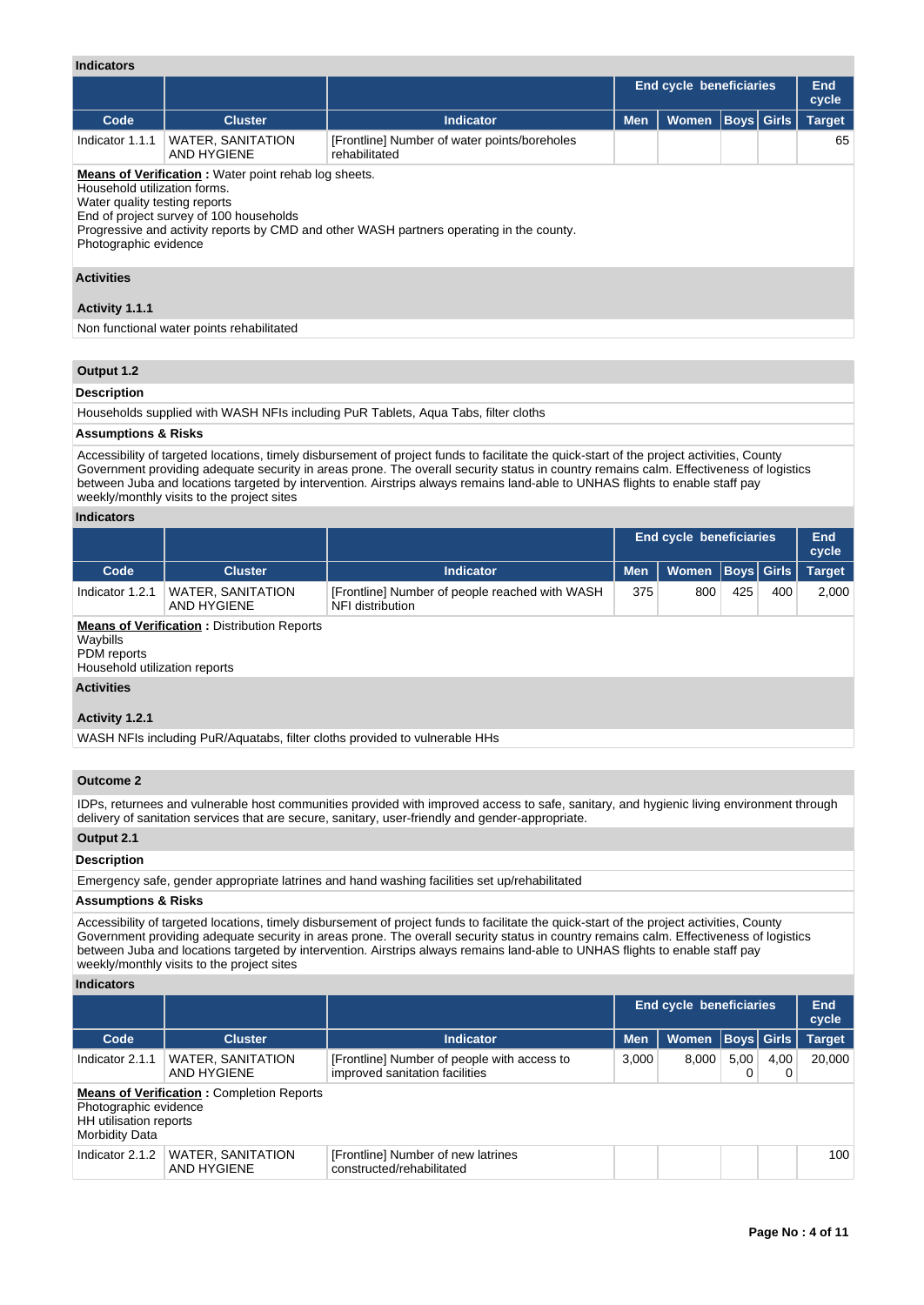#### **Means of Verification :** Latrine completion forms **HH** surveys Photographic evidence

**Activities**

# **Activity 2.1.1**

Gender appropriate and safe Emergency latrines and Hand washing facilities setup

# **Output 2.2**

# **Description**

Vulnerable households provided with cluster accepted standard hygiene and dignity kits.

#### **Assumptions & Risks**

Accessibility of targeted locations, timely disbursement of project funds to facilitate the quick-start of the project activities, County Government providing adequate security in areas prone. The overall security status in country remains calm. Effectiveness of logistics between Juba and locations targeted by intervention. Airstrips always remains land-able to UNHAS flights to enable staff pay weekly/monthly visits to the project sites

### **Indicators**

|                                                         |                                                    |                                                                                       |            | <b>End cycle beneficiaries</b> |             | End<br>cycle  |
|---------------------------------------------------------|----------------------------------------------------|---------------------------------------------------------------------------------------|------------|--------------------------------|-------------|---------------|
| Code                                                    | <b>Cluster</b>                                     | <b>Indicator</b>                                                                      | <b>Men</b> | Women                          | Boys  Girls | <b>Target</b> |
| Indicator 2.2.1                                         | <b>WATER, SANITATION</b><br>AND HYGIENE            | [Frontline] Number of menstrual hygiene<br>management (MHM)/ dignity kits distributed |            |                                |             | 500           |
| <b>PDM Reports</b><br>Waybills<br>Photographic evidence | <b>Means of Verification: Distribution Reports</b> |                                                                                       |            |                                |             |               |

# **Activities**

### **Activity 2.2.1**

HHs provided with Hygiene, Dignity/MHM Kits

### **Outcome 3**

Communities and populations have reduced risk of WASH-related diseases, or negative impacts on nutritional status, through access to improved hygienic practices as a result of hygiene promotion activities and improved coordination

# **Output 3.1**

### **Description**

Hygiene promotion messages, sanitation and hygiene initiatives, campaigns organized at county, payam, boma and village level.

# **Assumptions & Risks**

Accessibility of targeted locations, timely disbursement of project funds to facilitate the quick-start of the project activities, County Government providing adequate security in areas prone. The overall security status in country remains calm. Effectiveness of logistics between Juba and locations targeted by intervention. Airstrips always remains land-able to UNHAS flights to enable staff pay weekly/monthly visits to the project sites

### **Indicators**

|                                                          |                                                                                                  |                                                                                                          | End cycle beneficiaries                    |       |  |                   | End<br>cycle  |  |
|----------------------------------------------------------|--------------------------------------------------------------------------------------------------|----------------------------------------------------------------------------------------------------------|--------------------------------------------|-------|--|-------------------|---------------|--|
| Code                                                     | <b>Cluster</b>                                                                                   | <b>Indicator</b>                                                                                         | <b>Men</b>                                 | Women |  | <b>Boys Girls</b> | <b>Target</b> |  |
| Indicator 3.1.1                                          | <b>WATER, SANITATION</b><br><b>AND HYGIENE</b>                                                   | [Frontline] Number of people reached through<br>direct and participatory hygiene promotion<br>activities | 6,000<br>16,000<br>10,0<br>8,00<br>00<br>0 |       |  |                   | 40,000        |  |
|                                                          | <b>Means of Verification: Activity Reports</b><br>Photographic Evidence<br><b>HH KAP surveys</b> |                                                                                                          |                                            |       |  |                   |               |  |
| <b>Activities</b>                                        |                                                                                                  |                                                                                                          |                                            |       |  |                   |               |  |
| Activity 3.1.1                                           |                                                                                                  |                                                                                                          |                                            |       |  |                   |               |  |
|                                                          | Hygiene promotion carried out in areas targeted.                                                 |                                                                                                          |                                            |       |  |                   |               |  |
| Activity 3.1.2                                           |                                                                                                  |                                                                                                          |                                            |       |  |                   |               |  |
| Regular monitoring and evaluation of project activities. |                                                                                                  |                                                                                                          |                                            |       |  |                   |               |  |
|                                                          | <b>Additional Targets:</b>                                                                       |                                                                                                          |                                            |       |  |                   |               |  |

# **M & R**

### **Monitoring & Reporting plan**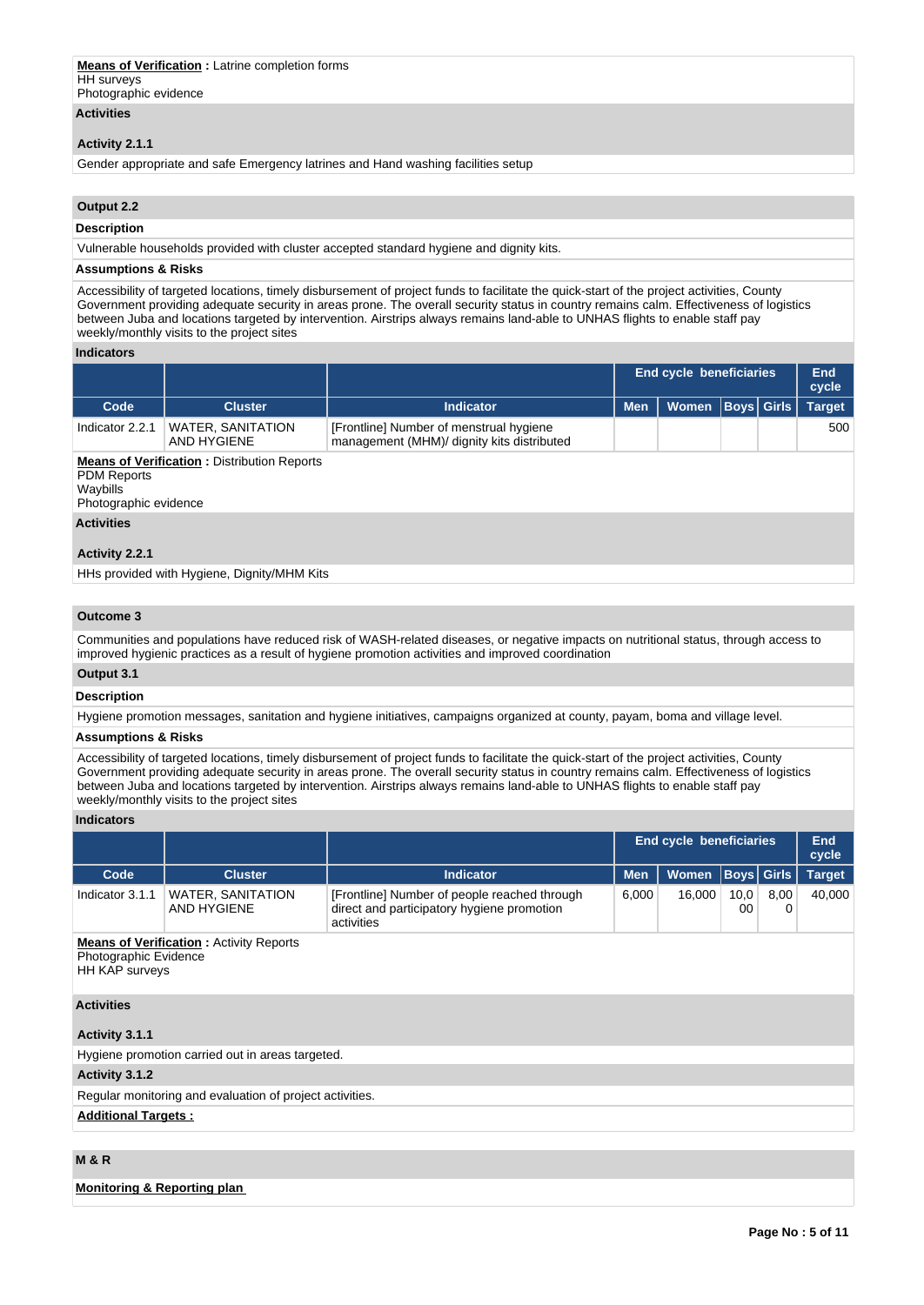Standard indicators for each of the outputs have been utilized; which are measurable and achievable over the project period. CMD will work closely with the cluster and SSHF TS monitoring team to ensure quality and timely project delivery. The project will have a dedicated Monitoring and Reporting personnel tasked with timely reporting to donors, clusters and key stakeholders. A monitoring plan specific for the project is being developed. The monitoring plan will be used to collect and analyze data for strengthening management of the project. At the field level, regular monitoring visits conducted by CMD Juba and State level based staff will use cluster-approved systems to measure progress against the work plan and towards achieving the desired results and project objectives as planned. CMD M & E will share the monitoring field report quarterly. Data collected from field visits will be used to report to the cluster on a monthly basis, with additional narrative and financial reports provided to SSHF Unit as per contractual requirements. Cluster recommended reporting lines will be fully adhered to such as 5Ws matrices. Community participation in project monitoring and evaluation will be done which will involve utilization of single sex focus groups, same age peer group discussions to obtain accurate feedback from beneficiaries as an accountability mechanisms aimed at implementation, lessons learnt and avoid repetition of implementation short falls. To further complement and strengthen the monitoring and evaluation of activities, CMD will conduct a mid-term review meeting with stakeholders, particularly those from the targeted community, but also including county-level authorities and other agencies operating in the area. The review will involve not only stakeholders related to the WASH component of the exercise, but also those related to Nutrition, Health, and protection to ensure that a comprehensive approach is maintained for addressing the needs of the most vulnerable. Lessons learnt from the project will be documented and shared with stakeholders to increase the impact of future interventions.

# **Workplan**

| <b>Activitydescription</b>                                                                          | Year |    | $\overline{\mathbf{2}}$ | 3               | 5 | 6 | 8 | 9            | 10              |              |              |
|-----------------------------------------------------------------------------------------------------|------|----|-------------------------|-----------------|---|---|---|--------------|-----------------|--------------|--------------|
| Activity 1.1.1: Non functional water points rehabilitated                                           | 2017 |    |                         |                 |   |   |   | $\times$     | ΙX.             | $\mathsf{X}$ | $\mathsf{X}$ |
|                                                                                                     | 2018 | X. | $\mathsf{X}$            | X               |   |   |   |              |                 |              |              |
| Activity 1.2.1: WASH NFIs including PuR/Aquatabs, filter cloths provided to<br>vulnerable HHs       | 2017 |    |                         |                 |   |   |   | $\mathsf{X}$ | $\mathsf{\chi}$ | $\mathsf{X}$ |              |
|                                                                                                     | 2018 |    | X.                      | X               |   |   |   |              |                 |              |              |
| Activity 2.1.1: Gender appropriate and safe Emergency latrines and Hand washing<br>facilities setup | 2017 |    |                         |                 |   |   |   |              | $\times$        | X            |              |
|                                                                                                     | 2018 |    | X                       | $\times$        |   |   |   |              |                 |              |              |
| Activity 2.2.1: HHs provided with Hygiene, Dignity/MHM Kits                                         | 2017 |    |                         |                 |   |   |   |              | $\times$        | $\times$     |              |
|                                                                                                     | 2018 |    | X                       |                 |   |   |   |              |                 |              |              |
| Activity 3.1.1: Hygiene promotion carried out in areas targeted.                                    | 2017 |    |                         |                 |   |   | X | <b>X</b>     | ΙX.             | <b>X</b>     | X.           |
|                                                                                                     | 2018 | X  | IX.                     | X               |   |   |   |              |                 |              |              |
| Activity 3.1.2: Regular monitoring and evaluation of project activities.                            | 2017 |    |                         |                 |   |   |   | X            | $\mathsf{\chi}$ | $\mathsf{x}$ | X.           |
|                                                                                                     | 2018 | X  | ΙX.                     | $\mathsf{\chi}$ |   |   |   |              |                 |              |              |

# **OTHER INFO**

### **Accountability to Affected Populations**

All CMD led assessments had potential beneficiaries take part in every exercise. We emphasize transparency in project implementation by directly involving the community in every stage of the project to ensure clear understanding of objectives of the project, expectations and stakeholders. CMD has incorporated the Commitments on Accountability to Affected Populations (CAAP) into all relevant statements, policies and operational guidelines including incorporating them in staff inductions. CMD ensures facilitation of the provision of feedback from affected people on the services. Suggestion boxes will be fixed at all CMD field offices to maximize on inputs from communities. Information will be available to local communities in local languages through community mobile megaphone radios, forums such as church meetings amongst others. Staff, volunteers and consultants, both national and international, are provided with adequate and timely inductions, briefings, and clear reporting lines that promote positive organisational behaviours and enable staff to understand their responsibilities, work objectives, organisational values, accountability commitments, key policies and local context. CMD works with partners and other stakeholders to ensure the needs of the most vulnerable are addressed while upholding all standards of Do No Harm.

### **Implementation Plan**

The project will be carried out through the direct engagement of key project staff, such as the Field Coordinators, WASH Manager, WASH Officers and Community WASH structures. The project will commence immediately after approval of allocation from TS/UNDP. The overall supervision of the project will be by the programs coordinator – working with HQ and Field based staff. CMD will engage expertise from lead WASH agencies within the states.(UNICEF, IOM)

To ensure the maximum impact of the intervention, CMD will strengthen existing structures and on-going WASH activities. Project implementation will cut across other thematic areas such as Health and Nutrition with activities such as health and nutrition messaging incorporated into activities. CMD will implement each stage of the project in collaboration with these stakeholders and aim to include representatives from all stakeholders in training and capacity building components

### **Coordination with other Organizations in project area**

| Name of the organization                 | Areas/activities of collaboration and rationale      |
|------------------------------------------|------------------------------------------------------|
| <b>UNICEF</b>                            | Pipeline and expertise support in targeted locations |
| OXFAM                                    | Technical WASH support in Nyirol County.             |
| <b>IOM</b>                               | WASH collaboration in Kapoeta South County.          |
| <b>Environment Marker Of The Project</b> |                                                      |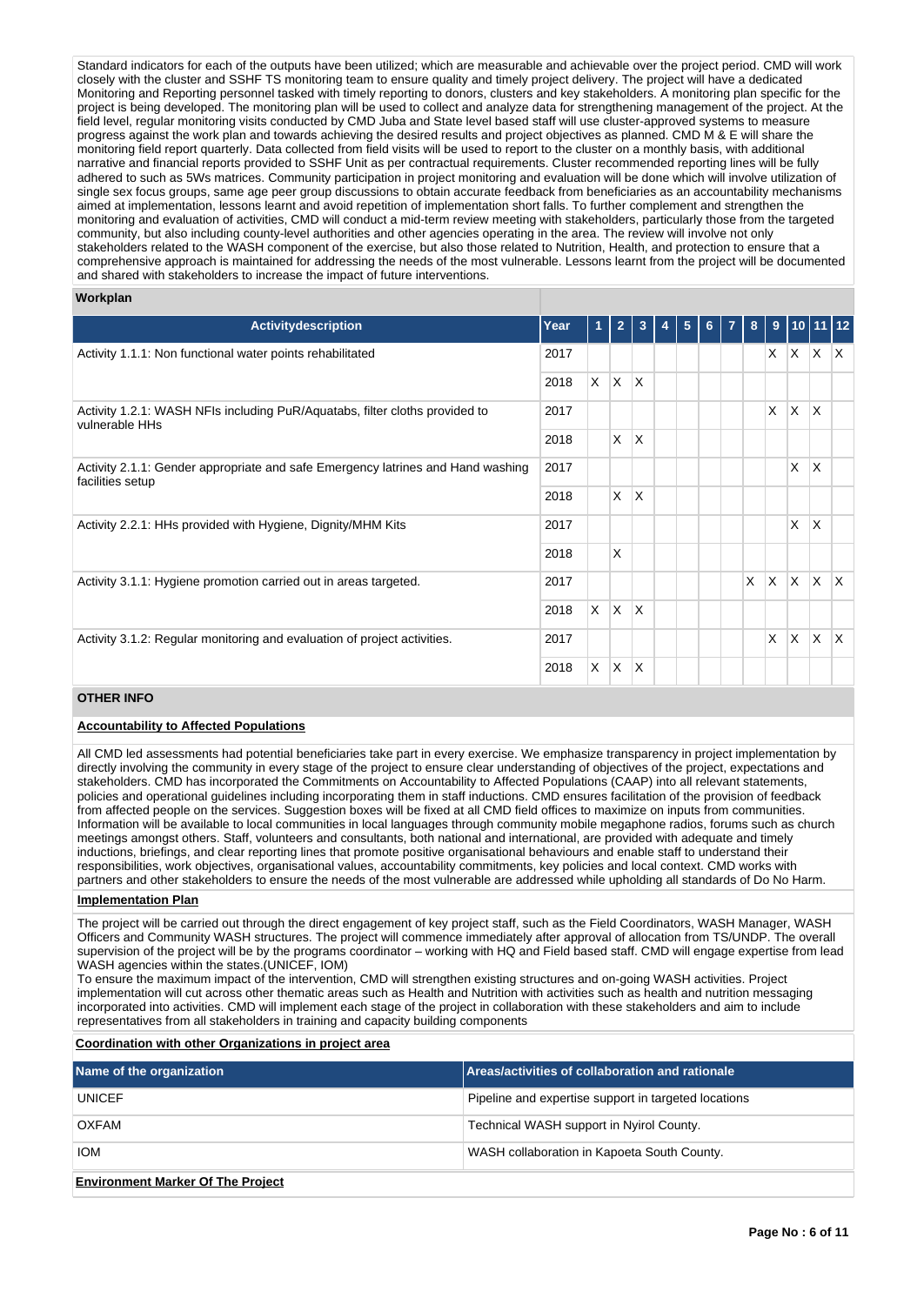A+: Neutral Impact on environment with mitigation or enhancement

### **Gender Marker Of The Project**

2a-The project is designed to contribute significantly to gender equality

### **Justify Chosen Gender Marker Code**

The project has been designed with the needs of all groups factored in. The needs of Boys, Girls, Men and Women have been analysed across the project cycle. A gender analysis is included in the project's needs assessment and is reflected in the project's activities and the project outcomes. Gender mainstreaming in project design will promote the flow of gender equality into implementation, monitoring and evaluation. Women and girls are affected by inadequate WASH services more than men and boys. Women and girls bear the rigor of availing water in the home. Reducing collection time minimizes protection risks to women while collecting water. It also means an increase in time spent on other productive activities. Women spending more time with their children will most likely reduce the impacts of malnutrition and likelihood of disease outbreak, as well as improve the overall health of their households. In order to achieve a globally standard WASH response,

#### CMD will:

• Analyze and take into consideration-gendered division of tasks within households and communities and the different needs of women, men, girls and boys in water provision, sanitation and hygiene.

• Consult girls and women at all stages of the WASH project, particularly about the location and the design of water points, showers and toilets in order to reduce time spent waiting and collecting water and to mitigate incidences of violence. Ensure that evaluation and translation teams include female staff.

• Encourage an equal representation of women and men in the committees and in trainings so that all users have an equal mastery of WASH facilities. Involve boys and men in hygiene maintenance and in hygiene programs.

• Separate the blocks of latrines and showers respecting a ratio of six latrines and shower stalls for women to four for men; doors will be lockable from the inside; female and male facilities shall be indicated by a pictograms

• Respond to the specific hygiene needs of menstruating girls and women with the construction of special washing facilities and through provision of female hygiene kits

# **Protection Mainstreaming**

Guidelines on protection mainstreaming have been adopted by CMD, with capacity received from the ProCAP trainings. Firstly the "Do No Harm" principle has been factored. From the initial stages of conceptualizing a project, to hiring staff, acquiring materials, implementation, CMD will examine the potential negative and positive impact of programming decisions on the conflict context; while ensuring expectations are not overly raised and considering who conducts the project activities with ethnic safety in mind. Some of the concepts will need to be introduced carefully or be addressed in smaller groups or individually. Tools and inputs that could later be used as weapons such as pangas and knives will not be provided to the communities. Safety and dignity of beneficiaries will be prioritised; female beneficiaries will be provided with appropriate hygiene and dignity kits. WASH infrastructure will be gender and protectively appropriate; lockable and fitted with lights. The project will seek to strengthen and support self protection and will work in collaboration with protection actors such as Intersos. The project will seek to analyze dividers and sources of tensions between groups; analyze connectors between groups and across groups and consider implicit ethical messages associated with the project. In working with the local authorities, CMD has analyzed the risks and opportunities linked to engaging with government dynamically, in view of the conflict analysis and regular informal monitoring of the context.

### **Country Specific Information**

# **Safety and Security**

Ayod and Nyirol are both equally controlled by government and opposition forces; with majority of populations far away from militarized zones into villages and deep field locations. CMD works with authorities in both government and rebel controlled areas to ensure access to people in need in unhindered. Kapoeta South is relatively stable. Information sharing to ensure easy and free access across all areas will be done. Local staff will be recruited from areas of operation - to reduce the risks involved around foreign staff safety. CMD will work with the NGO forum and OCHA access team to ensure staff security guidelines are upheld.

### **Access**

CMD has on - ground presence in Ayod and Nyirol. Our response in Kapoeta South is to take over from IOM RRTs. The areas have remained relatively stable; a contributory factor to the high case load of IDPs in these locations. The areas are accessible and landable by both fixed winged crafts and helicopters and are on UNHASS regular schedules. CMD works with local authorities and communities in every humanitarian intervention; with 90% of our staff hailing from the areas of intervention as a safety policy. Staff are given security training before deployment to the field locations and are accommodated within humanitarian premises in the field locations. Ethnical considerations for the deployment of International staff are upheld in relation to security advise from the NGO forum, UNDSS and other partners.

# **BUDGET**

| Code | <b>Budget Line Description</b>                                              |   | D / S Quantity Unit | cost         | <b>Duration</b><br>Recurran<br>ce | $\frac{9}{6}$<br>charged<br>to CHF | <b>Total Cost</b> |  |
|------|-----------------------------------------------------------------------------|---|---------------------|--------------|-----------------------------------|------------------------------------|-------------------|--|
|      | 1. Staff and Other Personnel Costs                                          |   |                     |              |                                   |                                    |                   |  |
| 1.1  | Project Manager (100%)                                                      | D |                     | 2,440<br>.00 | 8                                 | 100.00                             | 19,520.00         |  |
|      | Roving Capacity, Juba, Bor, Kapoeta, Field Locations; 100% time on project. |   |                     |              |                                   |                                    |                   |  |
| 1.2  | Assistant WASH Manager (100%)                                               | D |                     | 1,100<br>.00 | 8                                 | 100.00                             | 8,800.00          |  |
|      | Roving Capacity, Juba, Bor, Kapoeta, Field Locations; 100% time on project. |   |                     |              |                                   |                                    |                   |  |
| 1.3  | WASH Officers (3)                                                           | D | 3                   | 1,000<br>.00 | 8                                 | 100.00                             | 24,000.00         |  |
|      | Field Based, 100% time on project (Ayod, Kapoeta South and Nyirol)          |   |                     |              |                                   |                                    |                   |  |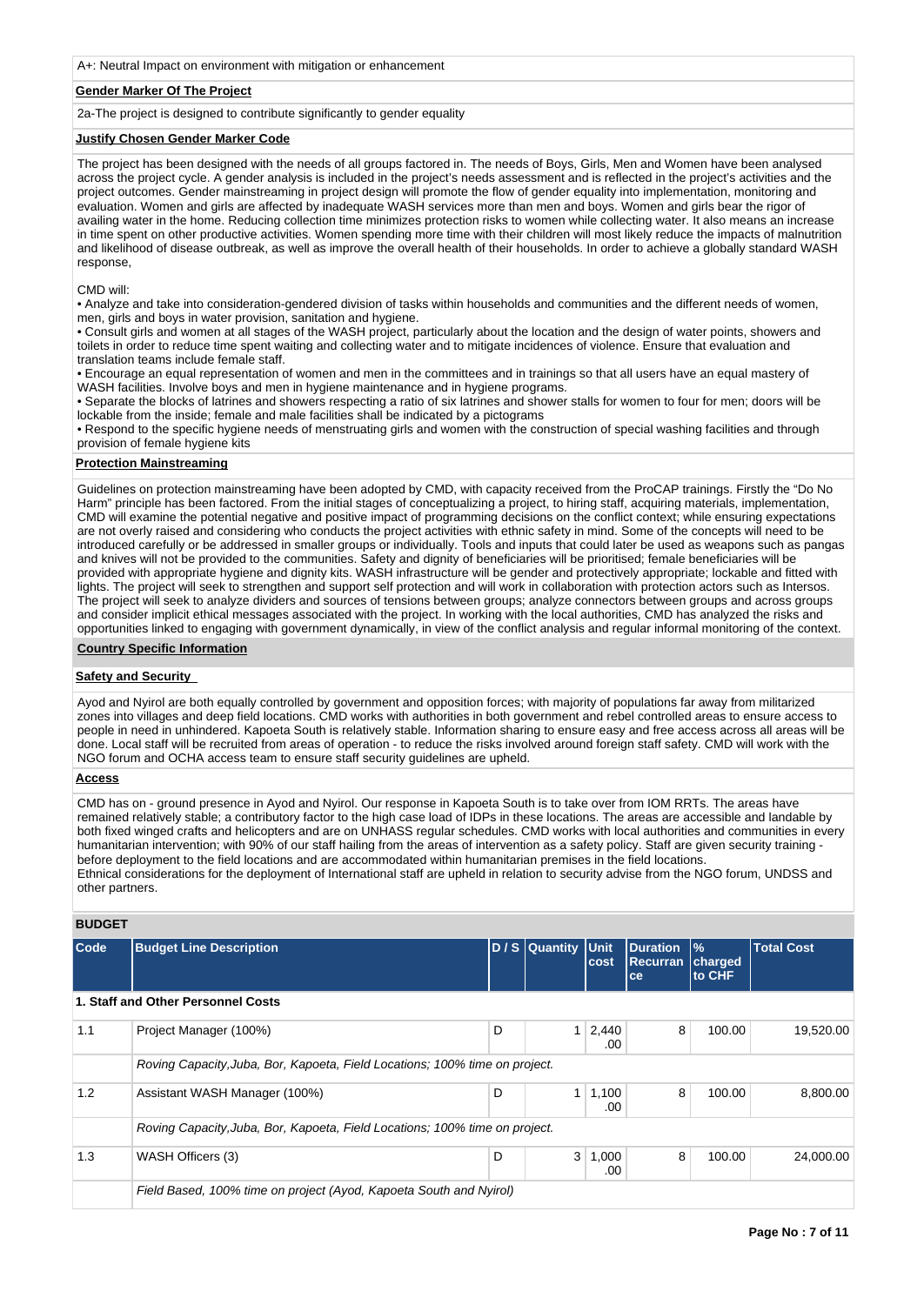| 1.4  | <b>Field Coordinator</b>                                                                       | D | 1 <sup>1</sup> | 2,200<br>.00          | 8 | 41.00  | 7,216.00   |  |  |  |  |  |  |
|------|------------------------------------------------------------------------------------------------|---|----------------|-----------------------|---|--------|------------|--|--|--|--|--|--|
|      | Roving Capacity, Juba, Bor, Kapoeta, Field Locations; 50% time on project.                     |   |                |                       |   |        |            |  |  |  |  |  |  |
| 1.5  | <b>Community WASH Mobilisers</b>                                                               | D |                | $2$ 218.0<br>0        | 8 | 100.00 | 3,488.00   |  |  |  |  |  |  |
|      | 100%Field Based; Kapoeta South and Nyirol. 100% time on Project                                |   |                |                       |   |        |            |  |  |  |  |  |  |
| 1.6  | <b>Executive Director</b>                                                                      | S |                | $1 \, 5,000$<br>.00   | 8 | 25.00  | 10,000.00  |  |  |  |  |  |  |
|      | Roving Capacity, Juba, Bor, Kapoeta, Field Locations; 25% time on project.                     |   |                |                       |   |        |            |  |  |  |  |  |  |
| 1.7  | Programs Coordinator                                                                           | S | 1 <sup>1</sup> | 4,000                 | 8 | 25.00  | 8,000.00   |  |  |  |  |  |  |
|      | Roving Capacity, Juba, Bor, Kapoeta, Field Locations; 25% time on project.                     |   |                | .00                   |   |        |            |  |  |  |  |  |  |
| 1.8  | M & E / Programs Officer                                                                       | 8 | 50.00          | 9,600.00              |   |        |            |  |  |  |  |  |  |
|      | .00<br>Juba based. 50% time on the project.                                                    |   |                |                       |   |        |            |  |  |  |  |  |  |
| 1.9  | Finance Manager                                                                                | S | 1 <sup>1</sup> | 1,800                 | 8 | 30.00  | 4,320.00   |  |  |  |  |  |  |
|      |                                                                                                |   |                | .00                   |   |        |            |  |  |  |  |  |  |
|      | Juba based.30% time on the project.                                                            |   |                |                       |   |        |            |  |  |  |  |  |  |
| 1.10 | Logistics and Procurement Manager                                                              | S |                | $1 \mid 1,500$<br>.00 | 8 | 25.00  | 3,000.00   |  |  |  |  |  |  |
|      | Juba based.25% time on the project.                                                            |   |                |                       |   |        |            |  |  |  |  |  |  |
| 1.11 | <b>Finance Officer</b>                                                                         | S |                | $1 \mid 1,200$<br>.00 | 8 | 25.00  | 2,400.00   |  |  |  |  |  |  |
|      | Juba based.25% time on the project.                                                            |   |                |                       |   |        |            |  |  |  |  |  |  |
| 1.12 | <b>Filed Logistics Officers</b>                                                                | D | 3 <sup>1</sup> | 366.0<br>0            | 8 | 100.00 | 8,784.00   |  |  |  |  |  |  |
|      | Field based. 100% time on the project.                                                         |   |                |                       |   |        |            |  |  |  |  |  |  |
| 1.13 | Office Support Staff (2 cooks)                                                                 | D | 2 <sup>1</sup> | 163.0<br>0            | 8 | 100.00 | 2,608.00   |  |  |  |  |  |  |
|      | Field Based, 100% time on project (Ayod, Kapoeta South and Kapoeta East)                       |   |                |                       |   |        |            |  |  |  |  |  |  |
| 1.14 | Office Support Staff (2 Guards,)                                                               | D |                | 2 163.0               | 8 | 100.00 | 2,608.00   |  |  |  |  |  |  |
|      | Field Based, 100% time on project (Ayod, Kapoeta South and Kapoeta East)                       |   |                | 0                     |   |        |            |  |  |  |  |  |  |
| 1.15 | Monthly Hygiene Promotion forum and awareness campaigns                                        | D | 3 <sup>1</sup> | 395.4                 | 8 | 100.00 | 9,489.60   |  |  |  |  |  |  |
|      | Community led campaigns on a monthly basis - in each of the 3 locations                        |   |                | 0                     |   |        |            |  |  |  |  |  |  |
|      | <b>Section Total</b>                                                                           |   |                |                       |   |        | 123,833.60 |  |  |  |  |  |  |
|      | 2. Supplies, Commodities, Materials                                                            |   |                |                       |   |        |            |  |  |  |  |  |  |
| 2.1  | India Mark II Hand Pump fast moving spare kits                                                 | D | 0              | 0.00                  | 0 | 0.00   | 0.00       |  |  |  |  |  |  |
|      | To Be Obtained from WASH Core Pipeline - QTY to be determined by UNICEF/IOM Pipeline Managers. |   |                |                       |   |        |            |  |  |  |  |  |  |
| 2.2  | Iron Sheets/Timbers, Nails, Tool kits.                                                         | D |                | 500 45.00             | 1 | 100.00 | 22,500.00  |  |  |  |  |  |  |
|      | Purchased from local markets - to upgrade facilities on a case by case basis.                  |   |                |                       |   |        |            |  |  |  |  |  |  |
| 2.3  | Latrine Digging Kits                                                                           | D | 0              | 0.00                  | 0 | 0.00   | 0.00       |  |  |  |  |  |  |
|      | To Be Obtained from WASH Core Pipeline - QTY to be determined by UNICEF/IOM Pipeline Managers. |   |                |                       |   |        |            |  |  |  |  |  |  |
| 2.4  | <b>Filter Cloths</b>                                                                           | D | 0              | 0.00                  | 0 | 0.00   | 0.00       |  |  |  |  |  |  |
|      | To Be Obtained from WASH Core Pipeline - QTY to be determined by UNICEF/IOM Pipeline Managers. |   |                |                       |   |        |            |  |  |  |  |  |  |
| 2.5  | <b>Tarpaulins/Plastic Sheets</b>                                                               | D | 0              | 0.00                  | 0 | 0.00   | 0.00       |  |  |  |  |  |  |
|      |                                                                                                |   |                |                       |   |        |            |  |  |  |  |  |  |
|      | To Be Obtained from WASH Core Pipeline - QTY to be determined by UNICEF/IOM Pipeline Managers. |   |                |                       |   |        |            |  |  |  |  |  |  |
| 2.6  | WASH NFIs (Including PuR tablets, Standard Hygiene and<br><b>Dignity Kits</b>                  | D | 0              | 0.00                  | 0 | 0.00   | 0.00       |  |  |  |  |  |  |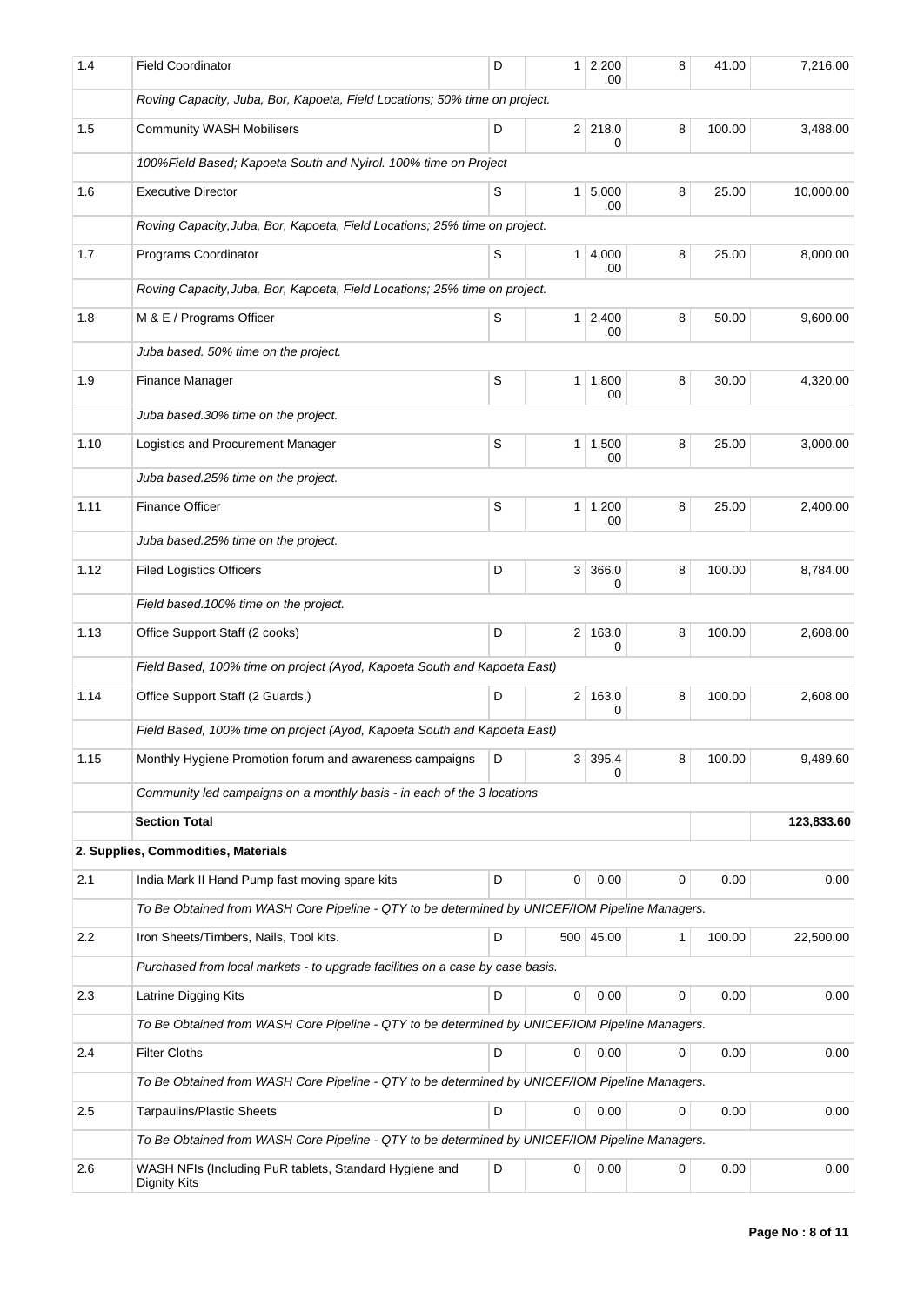|              | To Be Obtained from WASH Core Pipeline - QTY to be determined by UNICEF/IOM Pipeline Managers.                                                                                                                                                                          |           |                  |                       |              |        |            |  |  |
|--------------|-------------------------------------------------------------------------------------------------------------------------------------------------------------------------------------------------------------------------------------------------------------------------|-----------|------------------|-----------------------|--------------|--------|------------|--|--|
| 2.7          | <b>Latrine Slabs</b>                                                                                                                                                                                                                                                    | D         | 0                | 0.00                  | 0            | 0.00   | 0.00       |  |  |
|              | To Be Obtained from WASH Core Pipeline - QTY to be determined by UNICEF/IOM Pipeline Managers.                                                                                                                                                                          |           |                  |                       |              |        |            |  |  |
| 2.8          | Transportation Costs from main Hubs to field locations                                                                                                                                                                                                                  | D         |                  | $6 \mid 7,000$<br>.00 | 1            | 100.00 | 42,000.00  |  |  |
|              | Charter Flights to transport supplies from CMD main hubs to Kapoeta South, Nyirol and Ayod Counties                                                                                                                                                                     |           |                  |                       |              |        |            |  |  |
| 2.9          | Distribution costs for WASH and Dignity Kits                                                                                                                                                                                                                            | D         |                  | $3 \mid 2,500$<br>.00 | 1            | 100.00 | 7,500.00   |  |  |
|              | Includes Transportation, Distribution and PDM exercises                                                                                                                                                                                                                 |           |                  |                       |              |        |            |  |  |
|              | <b>Section Total</b>                                                                                                                                                                                                                                                    |           |                  |                       |              |        | 72,000.00  |  |  |
| 3. Equipment |                                                                                                                                                                                                                                                                         |           |                  |                       |              |        |            |  |  |
| 3.1          | Standard Office Equipment - Mobile Kit for Kapoeta South                                                                                                                                                                                                                | D         | $\mathbf{1}$     | 8,000<br>.00          | 1            | 100.00 | 8,000.00   |  |  |
|              | Incl. Solar System; VSAT; Tables; Chairs; 1 Laptops and a Printer.                                                                                                                                                                                                      |           |                  |                       |              |        |            |  |  |
|              | <b>Section Total</b>                                                                                                                                                                                                                                                    |           |                  |                       |              |        | 8,000.00   |  |  |
|              | <b>4. Contractual Services</b>                                                                                                                                                                                                                                          |           |                  |                       |              |        |            |  |  |
| 4.1          | Non-functional water point rehabs/repairs                                                                                                                                                                                                                               | D         | 65               | 800.0<br>0            | 1            | 100.00 | 52,000.00  |  |  |
|              | Boreholes Rehabs in three Counties (27 BHs in Ayod, 19 BHs in Nyirol and 19 BHs in Kapoeta South                                                                                                                                                                        |           |                  |                       |              |        |            |  |  |
| 4.2          | Latrines Setups/Rehabs through community participation.                                                                                                                                                                                                                 | D         | 100              | 400.0<br>0            | 1            | 100.00 | 40,000.00  |  |  |
|              | 100 Latrines setups/rehabs using semi - permanent materials (40 in Ayod, 30 in Nyirol and 30 in Kapoeta South)                                                                                                                                                          |           |                  |                       |              |        |            |  |  |
| 4.3          | Training of WASH service providers                                                                                                                                                                                                                                      | D         |                  | 80 60.00              | 1            | 100.00 | 4,800.00   |  |  |
|              | Training and rapid orientation of service providers (32 HPs in Ayod, 24 HPs in Nyirol and 24 HPs in Kapoeta South). Include<br>WMCs, HPs, Pump Mechanics and Community volunteers. Include transportation, refreshments, allowances, IEC materials and<br>certification |           |                  |                       |              |        |            |  |  |
| 4.4          | Hand Washing Setups/Rehabs through community<br>participation using semi - permanent materials                                                                                                                                                                          | D         | 100 <sup>1</sup> | 400.0<br>0            | $\mathbf{1}$ | 100.00 | 40,000.00  |  |  |
|              | Hand washing facilties setups/rehabs using semi - permanent materials (40 in Ayod, 30 in Nyirol and 30 in Kapoeta South)                                                                                                                                                |           |                  |                       |              |        |            |  |  |
| 4.5          | Monthly Incentives for 80 Hygiene Promoters - cholera<br>preventive team                                                                                                                                                                                                | D         |                  | 80 35.00              | 8            | 100.00 | 22,400.00  |  |  |
|              | 80 full time hygiene promoters (32 HPs in Ayod, 24 HPs in Nyirol and 24 HPs in Kapoeta South                                                                                                                                                                            |           |                  |                       |              |        |            |  |  |
|              | <b>Section Total</b>                                                                                                                                                                                                                                                    |           |                  |                       |              |        | 159,200.00 |  |  |
| 5. Travel    |                                                                                                                                                                                                                                                                         |           |                  |                       |              |        |            |  |  |
| 5.1          | In - Country flights (EES and GUN) - UNHASS                                                                                                                                                                                                                             | D         |                  | 3   550.0<br>0        | 8            | 100.00 | 13,200.00  |  |  |
|              | In - Country flights (CES and GUN) - UNHASS (2 returns/month each at \$550                                                                                                                                                                                              |           |                  |                       |              |        |            |  |  |
| 5.2          | Local Coordination, transportation costs within Payams and<br>bomas targeted.                                                                                                                                                                                           | D         |                  | 3   1,000<br>.00      | 8            | 50.00  | 12,000.00  |  |  |
|              | Fuel, vehicle hire and maintenance costs - Includes use of locally available means such as manual labour                                                                                                                                                                |           |                  |                       |              |        |            |  |  |
| 5.3          | <b>Staff Per Diems</b>                                                                                                                                                                                                                                                  | D         |                  | 6 100.0<br>0          | 8            | 100.00 | 4,800.00   |  |  |
|              | SPD for Juba, Bor, EES and field based staff directly involved in project implementation.                                                                                                                                                                               |           |                  |                       |              |        |            |  |  |
|              | <b>Section Total</b>                                                                                                                                                                                                                                                    |           |                  |                       |              |        | 30,000.00  |  |  |
|              | 6. Transfers and Grants to Counterparts                                                                                                                                                                                                                                 |           |                  |                       |              |        |            |  |  |
| NA           | <b>NA</b>                                                                                                                                                                                                                                                               | <b>NA</b> | 0                | 0.00                  | 0            | 0      | 0.00       |  |  |
|              | <b>NA</b>                                                                                                                                                                                                                                                               |           |                  |                       |              |        |            |  |  |
|              | <b>Section Total</b>                                                                                                                                                                                                                                                    |           |                  |                       |              |        | 0.00       |  |  |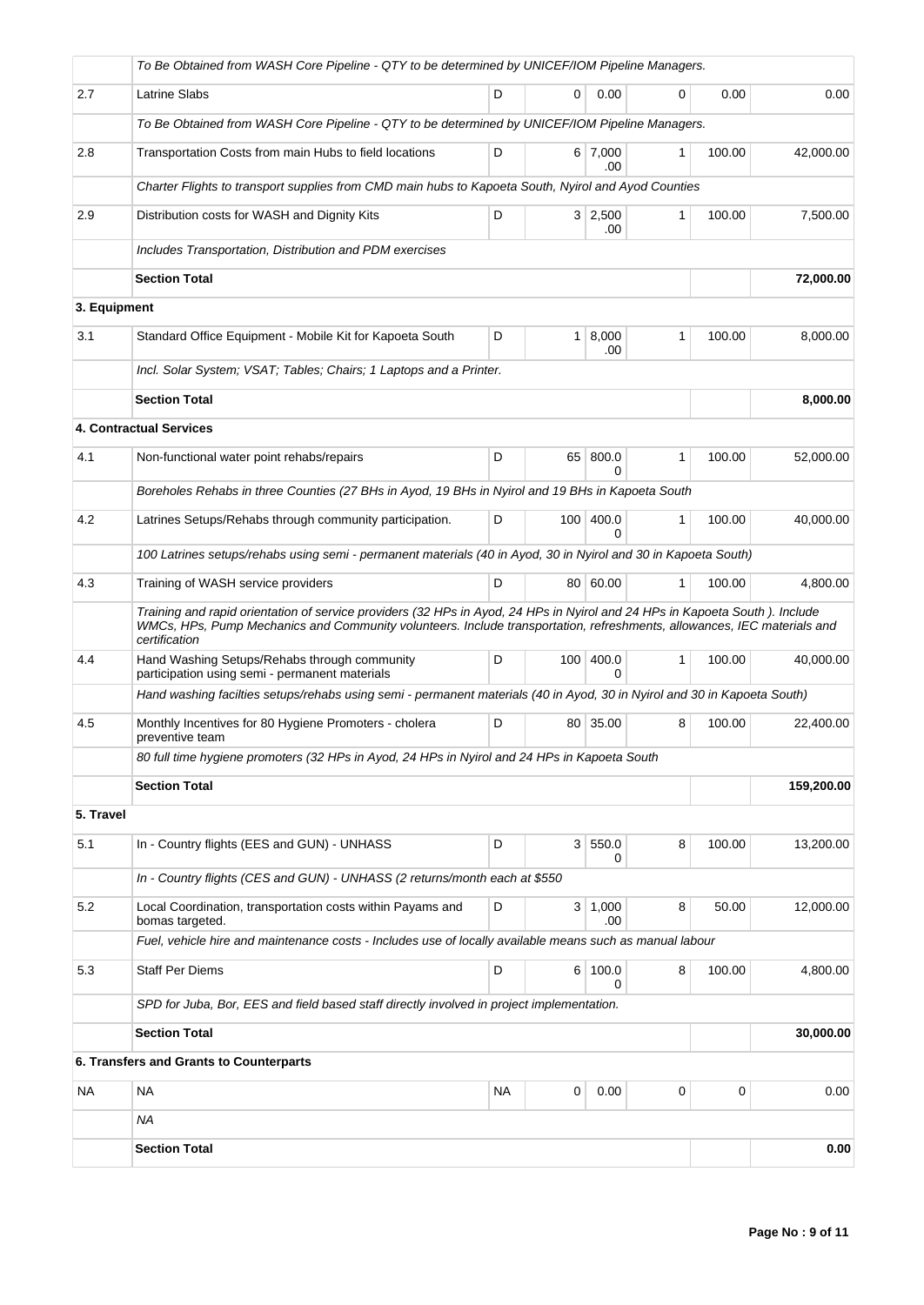|                   | 7. General Operating and Other Direct Costs                                     |   |                |                   |   |        |            |
|-------------------|---------------------------------------------------------------------------------|---|----------------|-------------------|---|--------|------------|
| 7.1               | <b>Office Rent</b>                                                              | D |                | 2 2,000<br>.00    | 8 | 30.00  | 9,600.00   |
|                   | Office Rent for Juba and Field Offices                                          |   |                |                   |   |        |            |
| 7.2               | Monthly internet subscription                                                   | D | 2 <sup>1</sup> | 1,000<br>.00      | 8 | 25.00  | 4,000.00   |
|                   | Monthly internet subscription - 3 offices supported 25%                         |   |                |                   |   |        |            |
| 7.3               | Office Maintenance and running costs                                            | D |                | 3   1,000<br>.00. | 8 | 25.00  | 6,000.00   |
|                   | Juba and Field Office Maintenance and running costs -100% cost on WASH project. |   |                |                   |   |        |            |
| 7.4               | Visibility and Signage                                                          | D |                | 3   1,142<br>.50  | 1 | 100.00 | 3,427.50   |
|                   | Visibility and Signage - Ayod, Nyirol and Kapoeta South                         |   |                |                   |   |        |            |
| 7.5               | <b>Bank Charges</b>                                                             | D |                | 1 4,500<br>.00    | 1 | 100.00 | 4,500.00   |
|                   | 1% of total project budget.                                                     |   |                |                   |   |        |            |
|                   | <b>Section Total</b>                                                            |   |                |                   |   |        | 27,527.50  |
| <b>SubTotal</b>   |                                                                                 |   | 982.00         |                   |   |        | 420,561.10 |
| Direct            |                                                                                 |   |                |                   |   |        | 383,241.10 |
| Support           |                                                                                 |   |                | 37,320.00         |   |        |            |
| <b>PSC Cost</b>   |                                                                                 |   |                |                   |   |        |            |
|                   | <b>PSC Cost Percent</b>                                                         |   |                |                   |   |        | 7.00       |
| <b>PSC Amount</b> |                                                                                 |   |                |                   |   |        | 29,439.28  |
| <b>Total Cost</b> |                                                                                 |   |                |                   |   |        | 450,000.38 |

# **Project Locations**

| <b>Location</b>                       | <b>Estimated</b><br>percentage<br>of budget<br>for each<br><b>location</b> | <b>Estimated number of beneficiaries</b><br>for each location |              |                   |                      | <b>Activity Name</b>                                                                                                                                                                                                                                                                                                                                                                                                                                                                                             |
|---------------------------------------|----------------------------------------------------------------------------|---------------------------------------------------------------|--------------|-------------------|----------------------|------------------------------------------------------------------------------------------------------------------------------------------------------------------------------------------------------------------------------------------------------------------------------------------------------------------------------------------------------------------------------------------------------------------------------------------------------------------------------------------------------------------|
|                                       |                                                                            | <b>Men</b>                                                    | <b>Women</b> |                   | Boys   Girls   Total |                                                                                                                                                                                                                                                                                                                                                                                                                                                                                                                  |
| Eastern Equatoria -> Kapoeta<br>South |                                                                            | 30 1,800                                                      |              | 4,800 3,000 2,400 |                      | 12,00 Activity 1.1.1 : Non functional water points<br>0 rehabilitated<br>Activity 1.2.1 : WASH NFIs including<br>PuR/Aquatabs, filter cloths provided to<br>vulnerable HHs<br>Activity 2.1.1 : Gender appropriate and safe<br>Emergency latrines and Hand washing facilities<br>setup<br>Activity 2.2.1 : HHs provided with Hygiene,<br>Dignity/MHM Kits<br>Activity 3.1.1 : Hygiene promotion carried out in<br>areas targeted.<br>Activity 3.1.2 : Regular monitoring and evaluation<br>of project activities. |
| Jonglei -> Ayod                       |                                                                            | 40 2,400                                                      |              | 6,400 4,000 3,200 |                      | 16,00 Activity 1.1.1 : Non functional water points<br>0 rehabilitated<br>Activity 1.2.1 : WASH NFIs including<br>PuR/Aquatabs, filter cloths provided to<br>vulnerable HHs<br>Activity 2.1.1 : Gender appropriate and safe<br>Emergency latrines and Hand washing facilities<br>setup<br>Activity 2.2.1 : HHs provided with Hygiene,<br>Dignity/MHM Kits<br>Activity 3.1.1 : Hygiene promotion carried out in<br>areas targeted.<br>Activity 3.1.2 : Regular monitoring and evaluation<br>of project activities. |